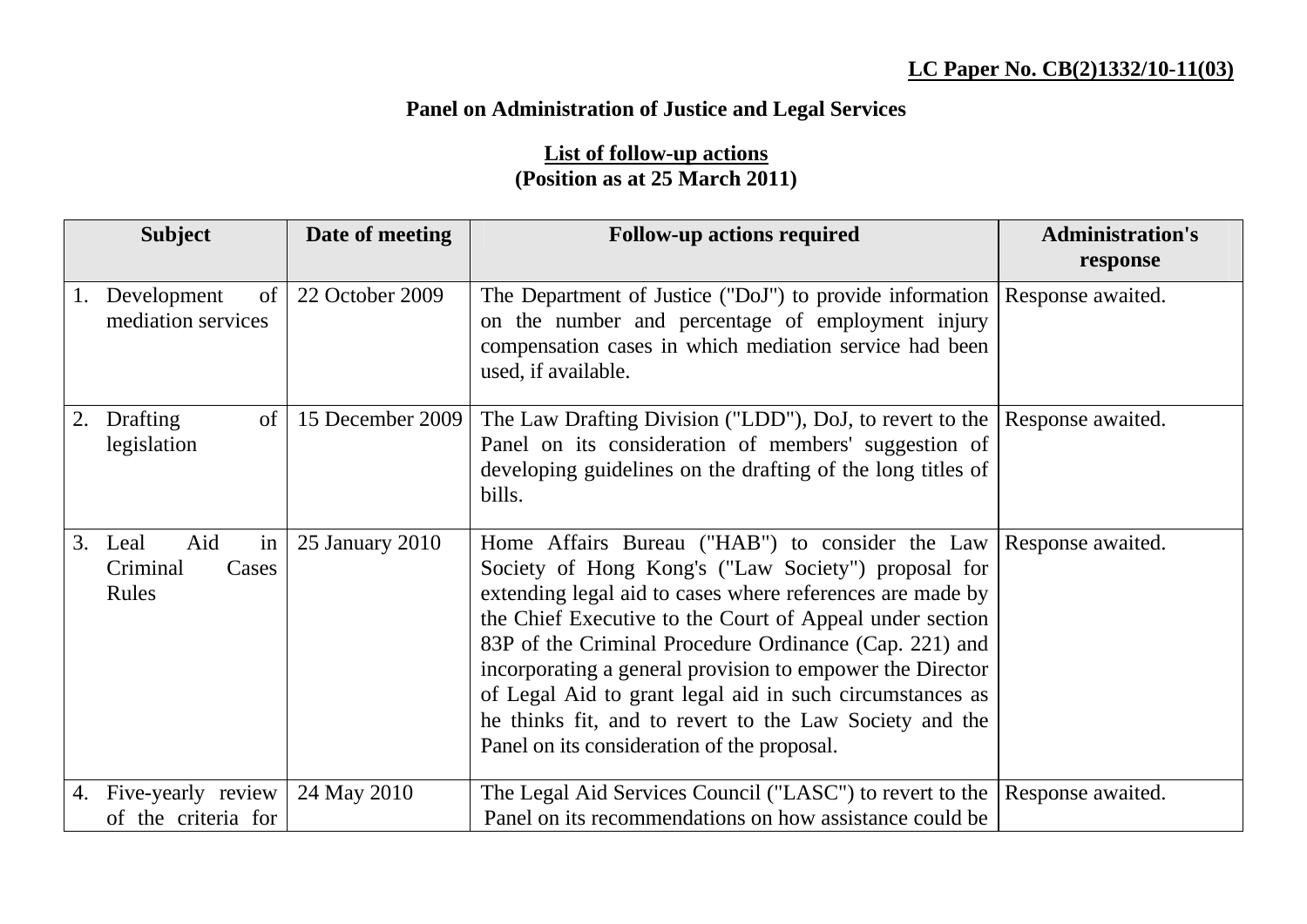|    | <b>Subject</b>                                                                                                             | Date of meeting  | <b>Follow-up actions required</b>                                                                                                                                                                                                                                                                                  | <b>Administration's</b>                                                 |
|----|----------------------------------------------------------------------------------------------------------------------------|------------------|--------------------------------------------------------------------------------------------------------------------------------------------------------------------------------------------------------------------------------------------------------------------------------------------------------------------|-------------------------------------------------------------------------|
|    |                                                                                                                            |                  |                                                                                                                                                                                                                                                                                                                    | response                                                                |
|    | assessing<br>the<br>financial eligibility<br>legal<br>of<br>aid<br>applicants                                              |                  | provided to employees in obtaining legal aid in employer<br>insolvency cases and in recovery of wages.                                                                                                                                                                                                             |                                                                         |
| 5. | Trial in the District<br>Court                                                                                             | 28 June 2010     | DoJ to discuss with the two legal professional bodies on<br>the viability of giving defendants the right to elect a jury<br>trial and report to the Panel on the progress of the<br>discussion in due course.                                                                                                      | DoJ will revert to the<br>Panel<br>in the<br>second<br>quarter of 2011. |
| 6. | Five-yearly review<br>of the criteria for<br>assessing<br>the<br>financial eligibility<br>legal<br>of<br>aid<br>applicants | 21 July 2010     | HAB to consult the relevant parties, including DoJ, the<br>Judiciary, the Labour and Welfare Bureau and the Legal<br>Aid Department ("LAD"), on the views and suggestions<br>raised by the Chairman and Members regarding measures<br>to assist employees in wage claims and revert to the Panel<br>in due course. | Response awaited.                                                       |
| 7. | Progress of review<br>of<br>the<br>Supplementary<br>Legal Aid Scheme<br>("SLAS")                                           | 22 November 2010 | LAD to provide information on the number of cases<br>where applicants for legal aid had turned down the grant<br>of legal aid due to the amount contributions required to be<br>paid and the amount of contributions involved in such<br>cases.                                                                    | Response awaited.                                                       |
|    |                                                                                                                            |                  | HAB to revert to the Panel on its consideration on the<br>various issues relating to contribution by aided persons<br>raised by members.                                                                                                                                                                           | Response awaited.                                                       |